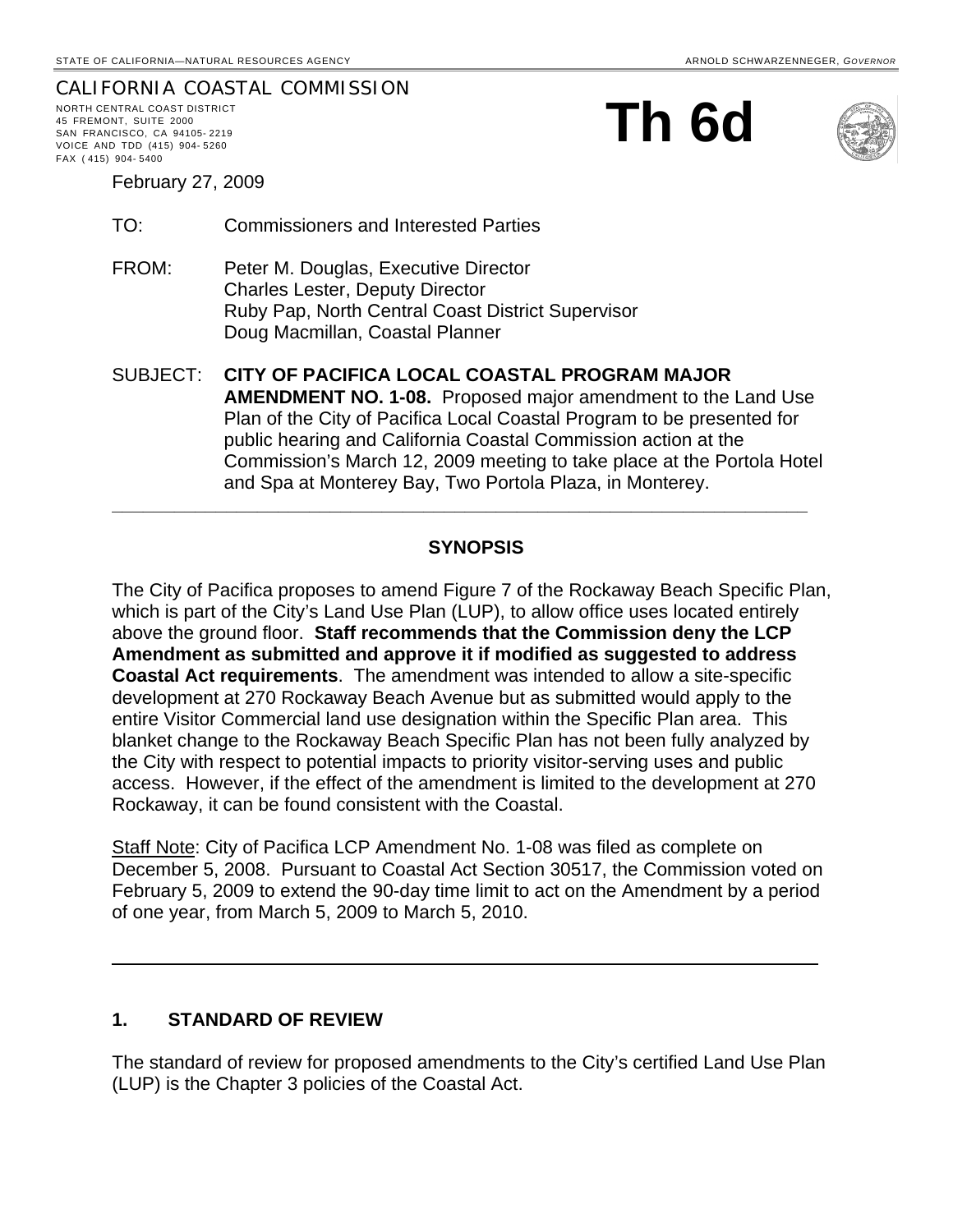## **2. STAFF RECOMMENDATION**

Staff recommends that the Commission, after public hearing, approve the proposed amendment with suggested modification. The Commission needs to make two motions in order to act on this recommendation.

## **I. Denial as Submitted**

**MOTION:** *I move that the Commission certify Land Use Plan Amendment No. 1-08 as submitted by the City of Pacifica.*

## **STAFF RECOMMENDATION TO DENY:**

Staff recommends a **NO** vote. Following the staff recommendation will result in denial of the amendment as submitted and adoption of the following resolution and findings. The motion passes only by an affirmative vote of a majority of the appointed Commissioners.

## **RESOLUTION TO DENY:**

The Commission hereby denies certification of the Land Use Plan Amendment No. 1-08 as submitted by the City of Pacifica and adopts the findings set forth below on the grounds that the amendment does not conform with the policies of Chapter 3 of the Coastal Act. Certification of the Land Use Plan amendment would not comply with the California Environmental Quality Act because there are feasible alternatives or mitigation measures which could substantially lessen any significant adverse impact which the Land Use Plan Amendment may have on the environment.

## **II. Approval with Suggested Modifications**

**MOTION:** *I move that the Commission certify Land Use Plan Amendment No. 1-08 for the City of Pacifica if it is modified as suggested in this staff report.* 

## **STAFF RECOMMENDATION TO CERTIFY WITH SUGGESTED MODIFICATION:**

Staff recommends a **YES** vote. Passage of the motion will result in the certification of the land use plan amendment with suggested modification and adoption of the following

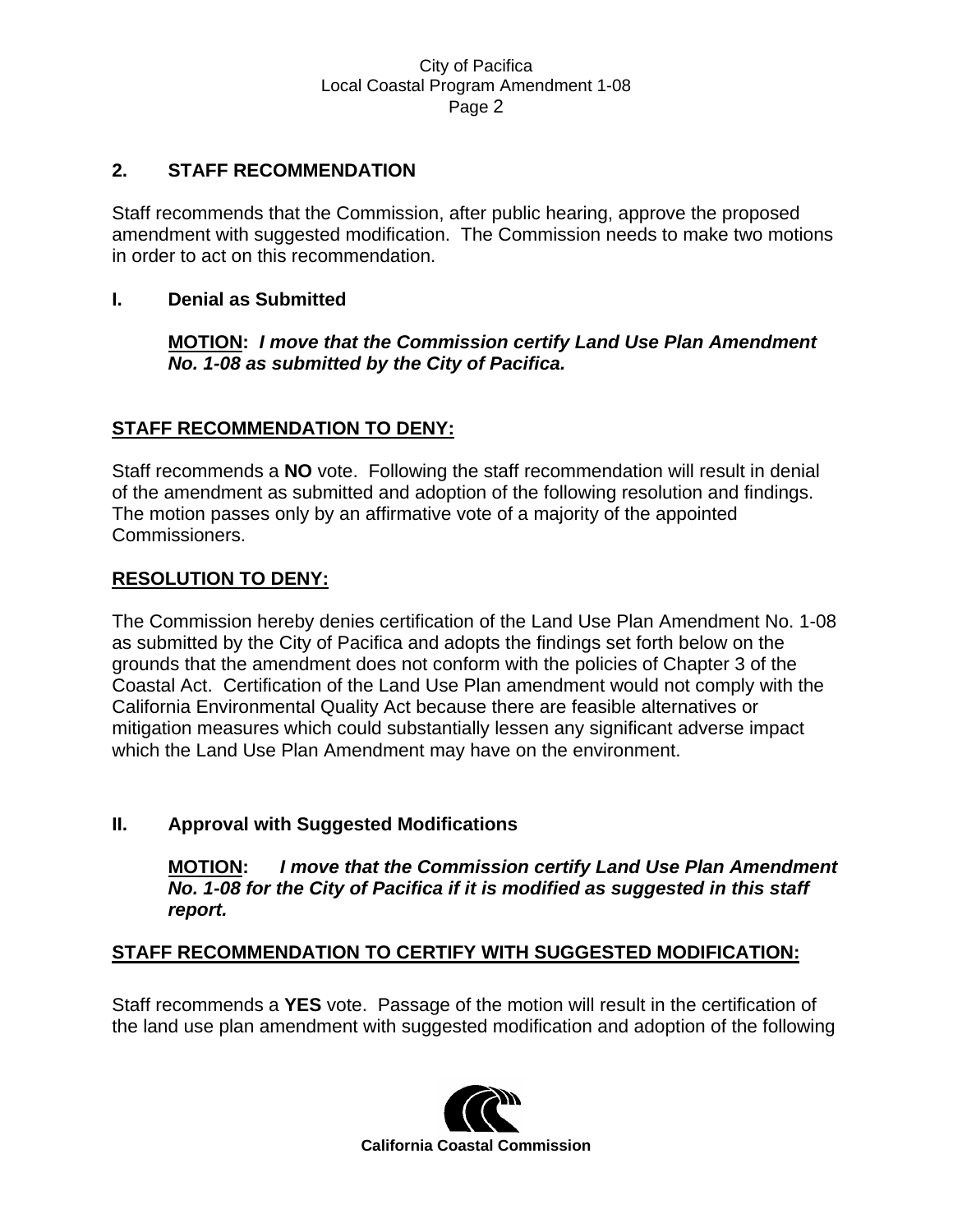resolution and findings. The motion to certify with suggested modifications passes only upon an affirmative vote of the majority of the appointed Commissioners.

## **RESOLUTION TO CERTIFY WITH SUGGESTED MODIFICATION:**

The Commission hereby certifies the Land Use Plan Amendment No. 1-08 for the City of Pacifica if modified as suggested and adopts the findings set forth below on the grounds that the Land Use Plan amendment with suggested modification will meet the requirements of and be in conformity with the policies of Chapter 3 of the Coastal Act. Certification of the Land Use Plan amendment if modified as suggested complies with the California Environmental Quality Act because either 1) feasible mitigation measures and/or alternatives have been incorporated to substantially lessen any significant adverse effects of the plan on the environment, or 2) there are no further feasible alternatives or mitigation measures that would substantially lessen any significant adverse impacts which the Land Use Plan Amendment may have on the environment.

## **III. Suggested Modification**

The Commission hereby suggests the following modification to the proposed Land Use Plan amendment, which is necessary to make the requisite Land Use Plan consistency findings. If the City of Pacifica, by formal resolution of the Board of Supervisors, accepts the suggested modification within six months of Commission action (i.e., by March 12, 2009) the corresponding amendment will become effective upon Commission concurrence with the Executive Director's finding that this acceptance has been properly accomplished. The City's proposed language is denoted in underline. Where applicable, text in **bold double underline** format denotes text to be added.

## **1. Modify Amended Rockaway Beach Specific Plan, Figure 7, Land Use Boundaries and Parking Locations, page 13, as follows:**

"Allowable uses would include restaurants, motels, hotels, lodging houses and specialty shops associated with these uses, and office uses located entirely above the ground floor **for the property at 270 Rockaway Beach Avenue**."

# **FINDINGS AND DECLARATIONS**

The Commission hereby finds and declares:

## **LCP Amendment Description**

The City of Pacifica is requesting an amendment to the Rockaway Beach Specific Plan, Figure 7, Land Use Boundaries and Parking Locations, page 13, to allow office uses

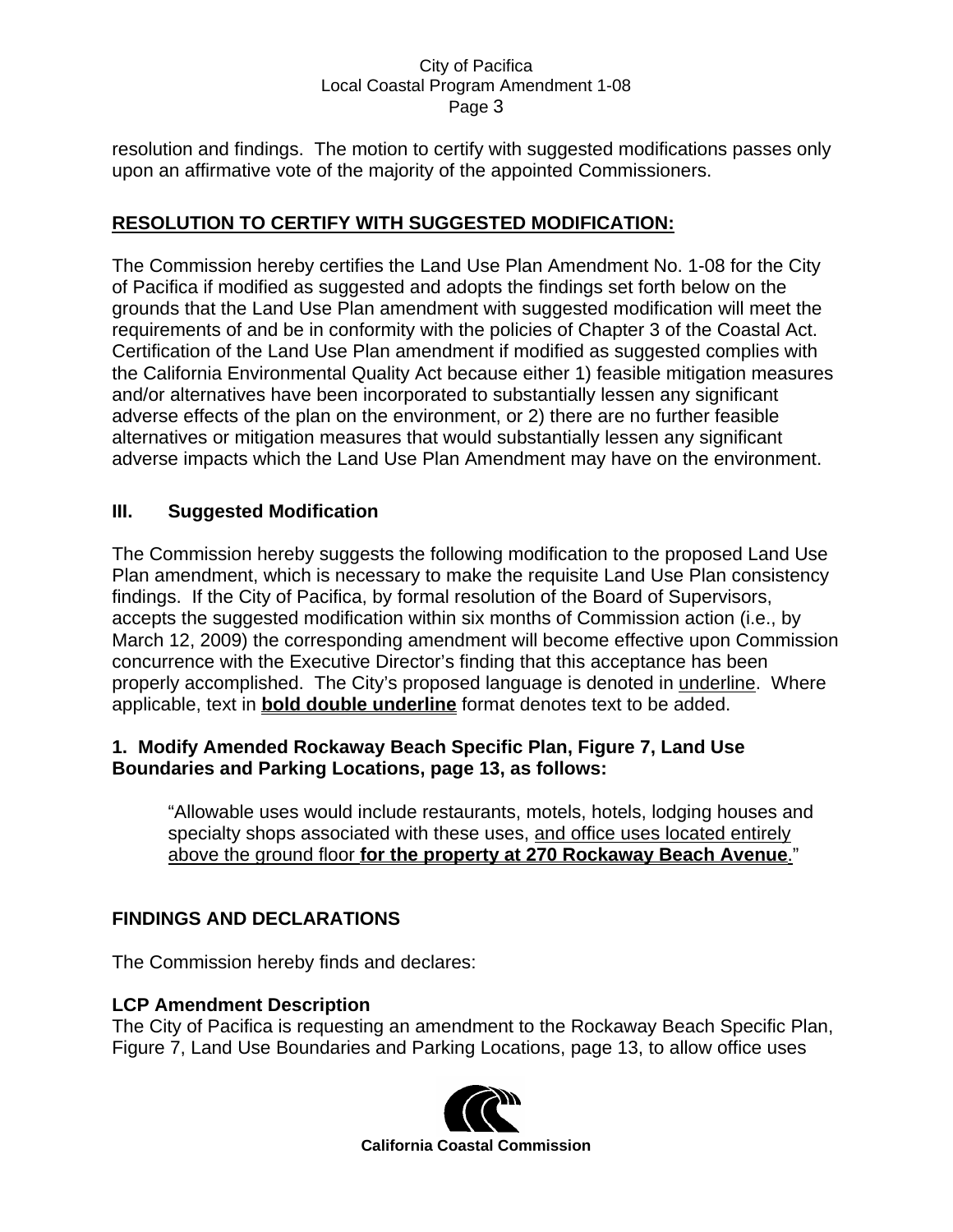located entirely above the ground floor. (Exhibit 1) Specifically, in the section called "Description of Uses", under "Visitor Commercial" the revised sentence would read, "Allowable uses would include restaurants, motels, hotels, lodging houses and specialty shops associated with these uses**, and office uses located entirely above the ground floor**." **[Emphasis added.]**

## **Background**

The Rockaway Beach Specific Plan was adopted in 1986 as part of the Land Use Plan. The Coastal Commission certified the City's Local Coastal Program (LCP) in 1993. The intent of specific plans is to serve as a bridge between the policies of an LCP and individual development proposals. The City's goal for the Rockaway Beach Specific Plan is "to stimulate and attract quality private investment in this area thereby improving the City's economic health and tax base while strengthening the overall image and attractiveness of the area."

The City of Pacifica's City Council passed Resolution No. 62-2008, submitting the LCP amendment to the Commission, on November 10, 2008. As required, the resolution states that the City intends to carry out the LCP amendment in a manner fully in conformity with the provisions of the Coastal Act and LUP. The City submitted the proposed LCP amendment to the Commission on November 13, 2008.

## **LUP Policies**

As noted above, to approve the Local Coastal Program amendment, the Commission must find that the LCP, as amended, is consistent with the Coastal Act. Relevant polices include the following:

## **Section 30210 Access; recreational opportunities; posting**

In carrying out the requirement of Section 4 of Article X of the California Constitution, maximum access, which shall be conspicuously posted, and recreational opportunities shall be provided for all the people consistent with public safety needs and the need to protect public rights, rights of private property owners, and natural resource areas from overuse.

## **Section 30222 Private lands; priority of development purposes**

The use of private lands suitable for visitor-serving commercial recreational facilities designed to enhance public opportunities for coastal recreation shall have priority over private residential, general industrial, or general commercial development, but not over agriculture or coastal-dependent industry.

## **Discussion and Analysis**

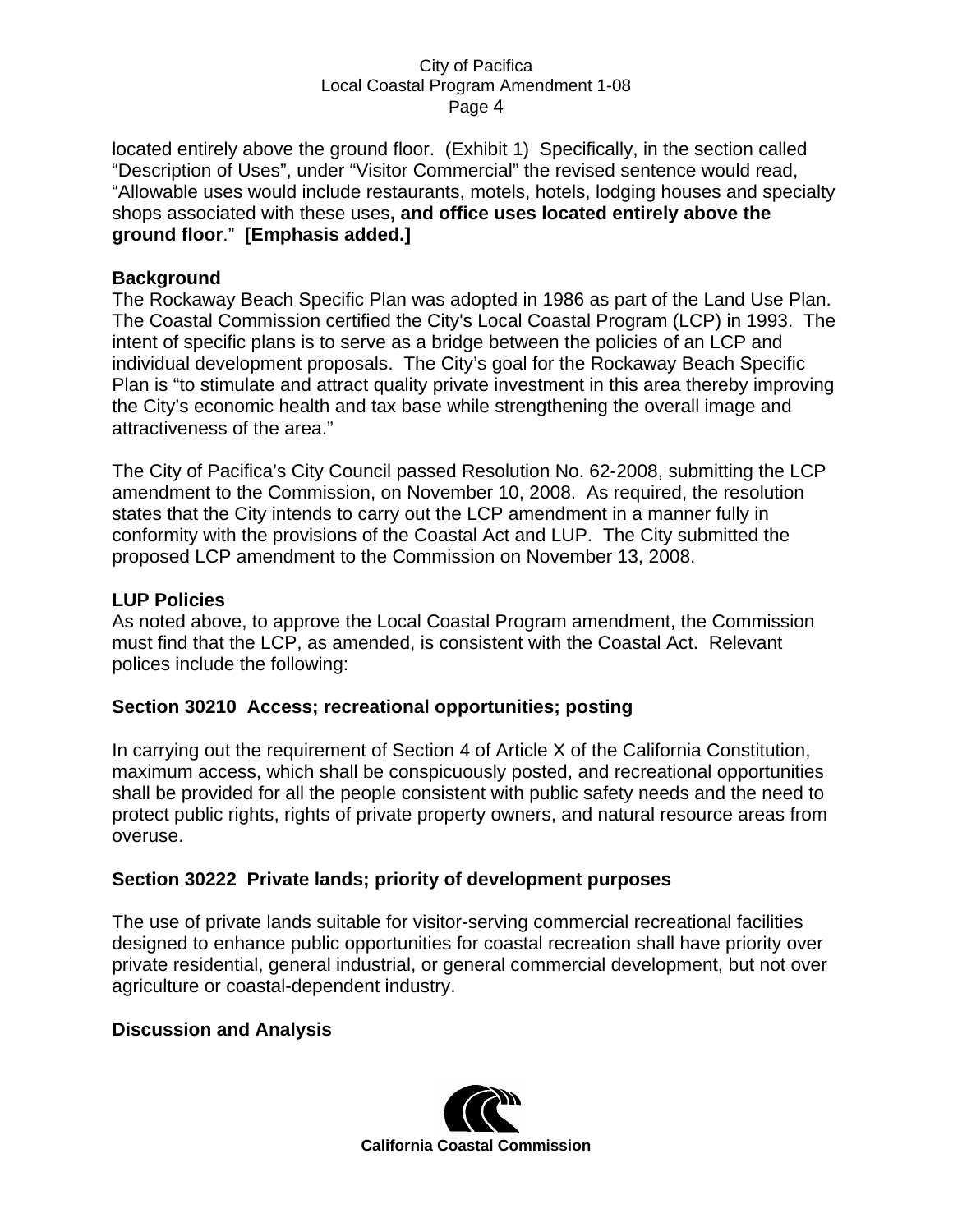The City's amendment adds one sentence to the Rockaway Beach Specific Plan Figure 7, Land Use Boundaries and Parking Locations, Visitor Commercial uses: "…and office uses located entirely above the ground floor." The other allowable uses include restaurants, motels, hotels, lodging houses and associated specialty shops. The amendment would not change the area's zoning, which would remain C-1/CZ – Neighborhood Commercial/Coastal Zone, and permits retail and office uses. It would add offices as an above-ground use to the Visitor Commercial section of the Rockaway Beach Specific Plan area.

While the amendment was intended to apply solely to the property at 270 Rockaway Beach Avenue, as submitted, it would apply to all property with a Visitor Commercial designation within the Specific Plan area. Allowing offices uses as an above-ground use throughout all property designated Visitor Commercial in the Specific Plan Area would have the effect of encouraging commercial office development, a non-priority use, in a Visitor Commercial area which would potentially have a significant adverse cumulative impact on both public access and public parking.

The applicant who is the subject of the proposed amendment commissioned a Traffic Impact Analysis to assess the impact of the proposed 270 Rockaway Beach Avenue development on traffic patterns and parking in the immediate area. This analysis was peer reviewed and subsequently revised. It concluded that the additional traffic and parking demand generated by the development would not have a significant adverse impact on area traffic. However, the study did not look at the effect of adding commercial uses throughout the entire Visitor Commercial section of the Specific Plan area and the attendant additional traffic and parking impact. Rockaway Beach is a significant public access point and protecting both traffic capacity and public parking for public access purposes is important. Although there is significant public parking in the area, the City did not analyze the impact of adding office space, which has significant parking demand requirements, as an allowable use throughout the Specific Plan area. The proposed LUP amendment could be particularly problematic if other properties were developed without assessing the impact of the commercial development on public access and visitor serving uses. Therefore, the amendment as submitted is not consistent with Coastal Act public access policies and section 30222, which prioritizes visitor-serving uses over general commercial development.

However, the Commission can approve the amendment if suggested Modification No. 1, which would limit the scope of the amendment to the specific property at 270 Rockaway Beach Avenue (APNs 002-024-230 and 002-024-240), is adopted. As discussed below, application of the proposed specific changes only at the 270 Rockaway Beach Avenue development site would not conflict with the Coastal Act.

By limiting application of the proposed LUP amendment to 270 Rockaway Beach Avenue, the proposed LUP amendment would comprise infill development in a

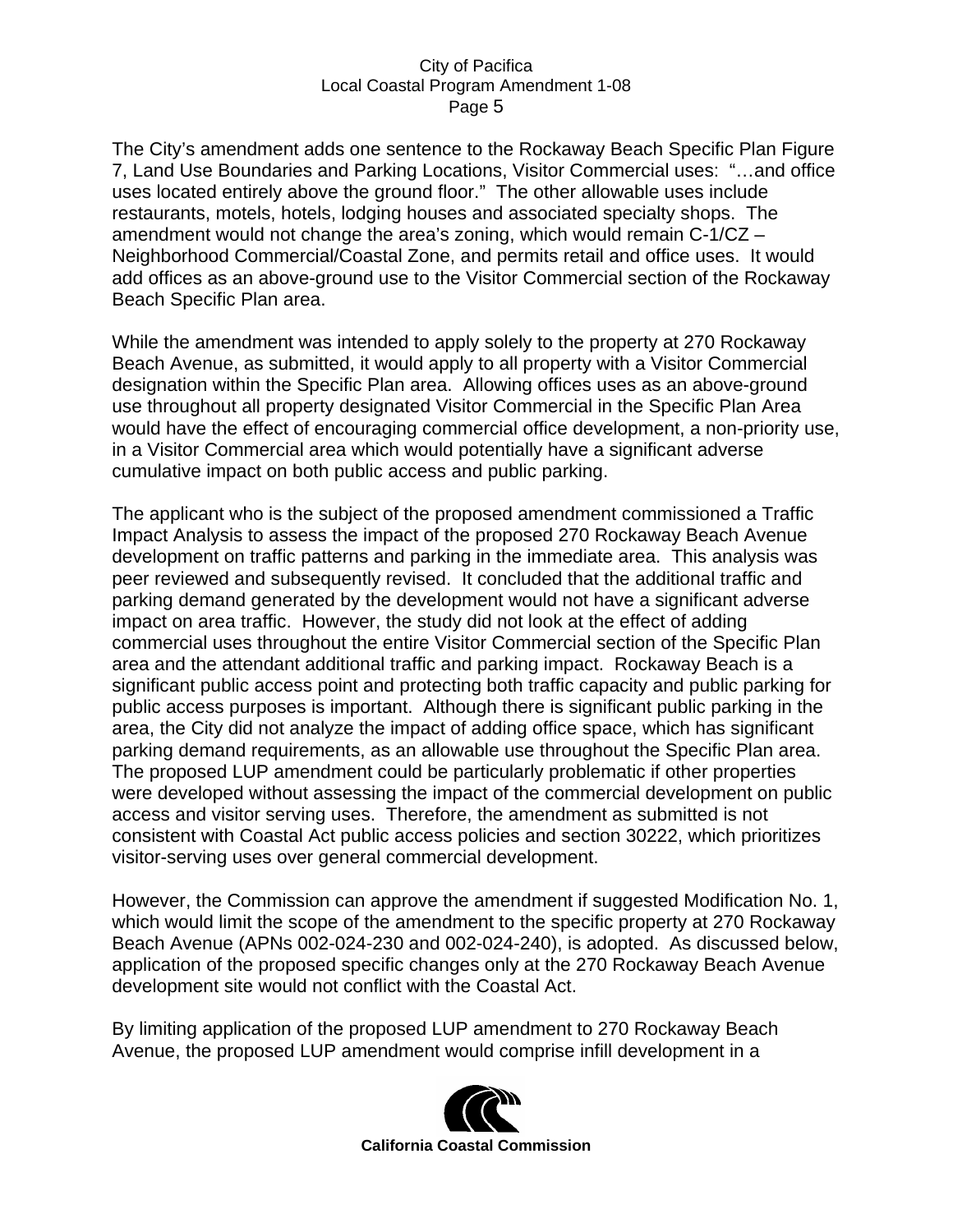Redevelopment Area and would replace an existing, long-vacant restaurant. In conjunction with the traffic analysis conducted for the 270 Rockaway Beach Avenue site and the limited scope of infill development that can occur at this site, commercial development of the 270 Rockaway Beach Avenue site must occur pursuant to a coastal development permit approved consistent with all applicable policies of the certified LCP, thereby ensuring that the approved development would avoid potential significant adverse individual and cumulative impacts to coastal resources.

With regard to visual resources, the City's maximum building height is 35 feet and this would not change under the proposed amendment. In addition, view corridors in the area are already interrupted by the existing Pacifica Motor Inn motel and the Holiday Inn Express motel, which abut the site and both of which are higher than 35 feet pursuant to approved variances. Coastal views from Highway 1 would not be blocked.

As modified, the Commission finds that the proposed LCP Amendment No. 1-08 is consistent with the public access and visitor serving policies of the Coastal Act.

## Consistency with the California Environmental Quality Act (CEQA)

Section 21080.9 of the California Public Resources Code – within the California Environmental Quality Act (CEQA) – exempts local government from the requirement of preparing an environmental impact report (EIR) in connection with its activities and approvals necessary for the preparation and adoption of a local coastal program. Instead, the CEQA responsibilities are assigned to the Coastal Commission and the Commission's LCP review and approval program has been found by the Resources Agency to be functionally equivalent to the EIR process. Thus, under CEQA Section 21080.5, the Commission is relieved of the responsibility to prepare an EIR for each LCP.

Nevertheless, the Commission is required, in approving an LCP submittal, or, as in this case, an LCP amendment submittal, to find that the approval of the proposed IP, as amended, does conform with CEQA provisions, including the requirement in CEQA section 21080.5(d)(2)(A) that the amended IP will not be approved or adopted as proposed if there are feasible alternative or feasible mitigation measures available which would substantially lessen any significant adverse impact which the activity may have on the environment. 14 C.C.R. §§ 13542(a), 13540(f), and 13555(b).

This staff report has discussed the relevant coastal resource issues with the proposal. All public comments received to date have been addressed in the findings above. The above findings regarding consistency of the proposed Land Use plan amendment with the Coastal Act are incorporated herein in their entirety by reference.

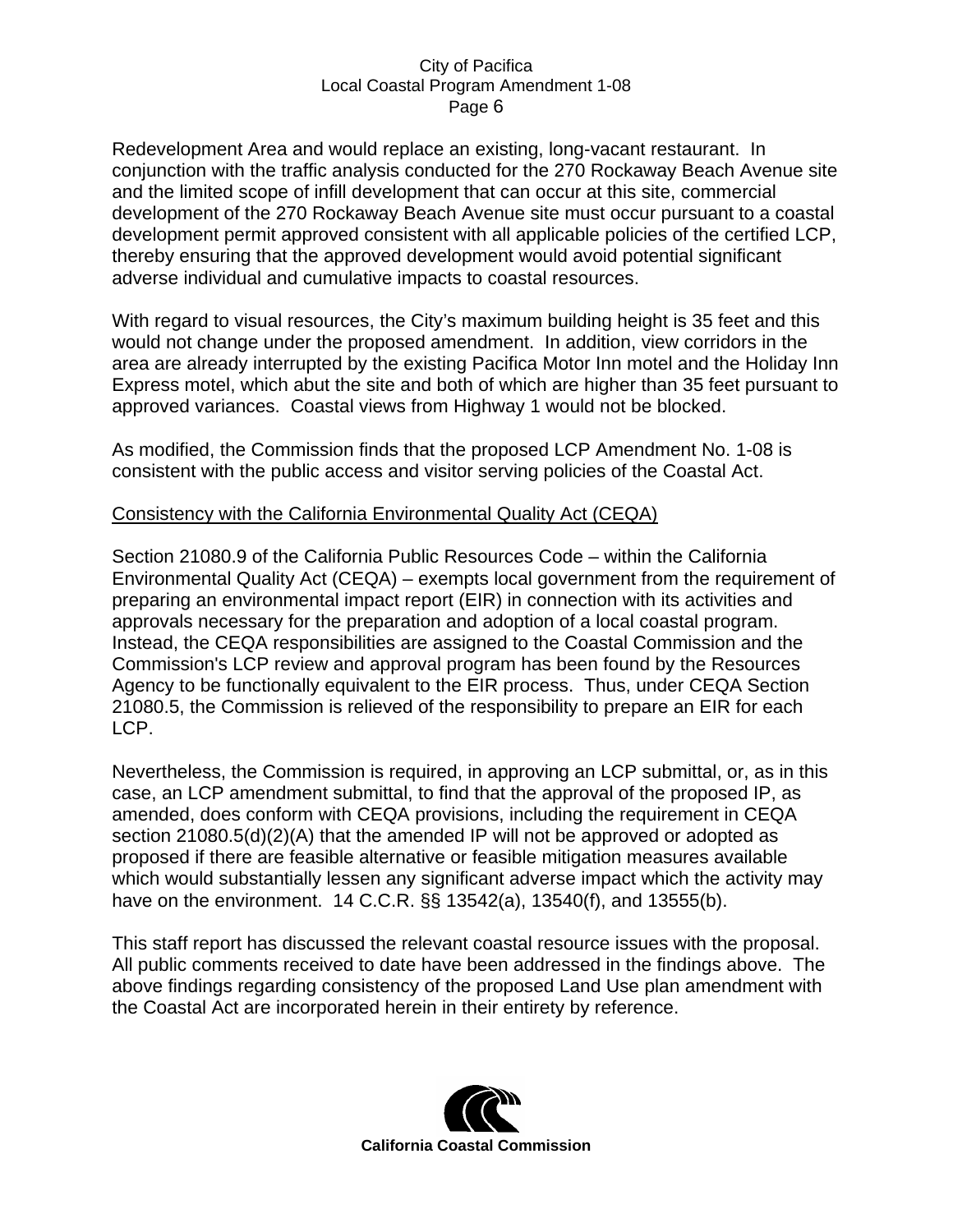As such, there are neither additional feasible alternatives nor feasible mitigation measures available which would substantially lessen any significant adverse environmental effects which approval of the amendment would have on the environment within the meaning of CEQA. Thus the proposed amendment will not result in any significant environmental effects for which feasible mitigation measures have not been employed consistent with CEQA Section 21080.5(d)(2)(A).

#### Exhibits:

Exhibit 1 – Revised Rockaway Beach Specific Plan, Figure 7, Land Use Boundaries and Parking Locations, page 13.

Exhibit 2 – City of Pacifica Resolution No. 62-2008

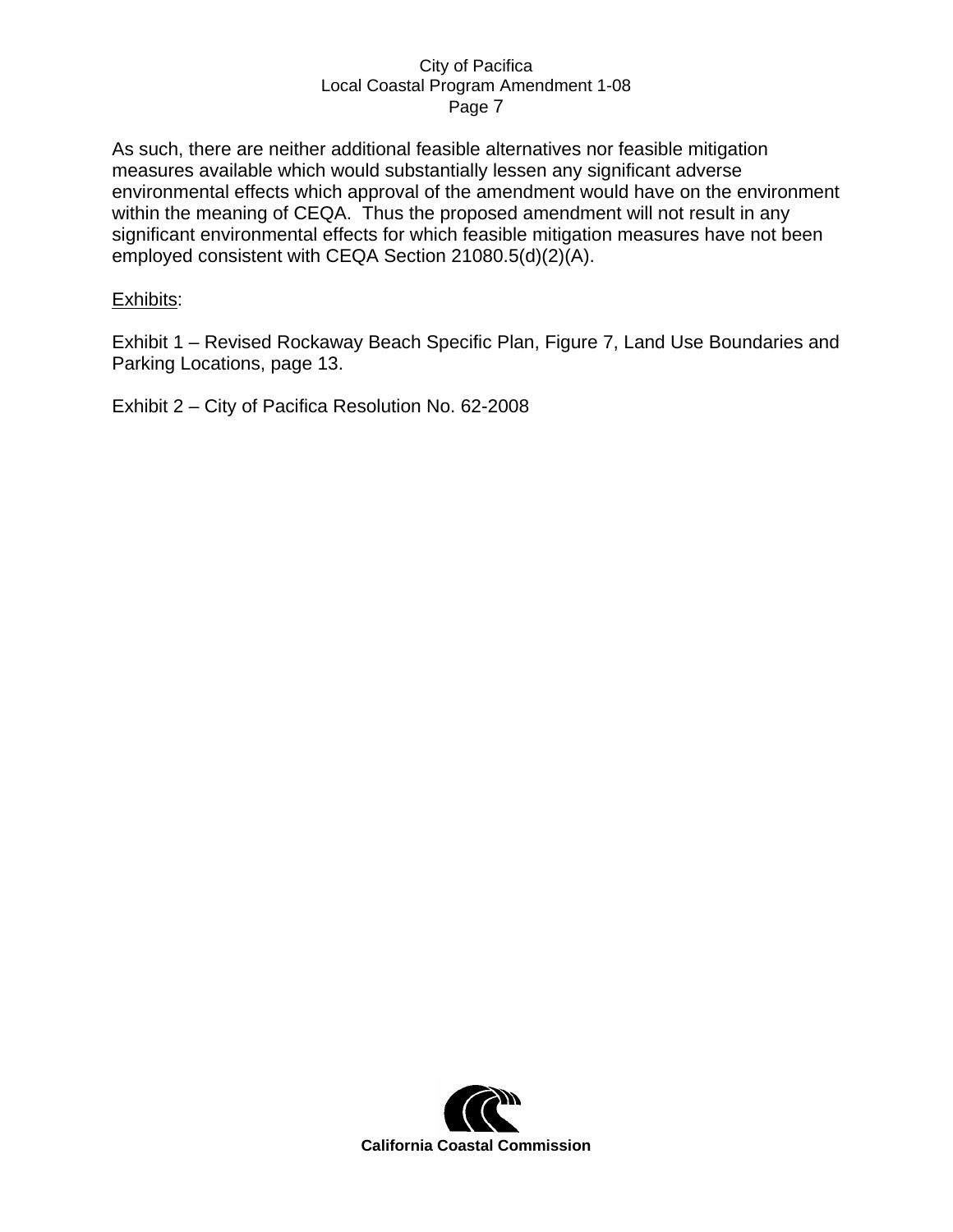# Figure 7 Land Use Boundaries and **Parking Locations**

| Mixed Use             |  |
|-----------------------|--|
| Visitor Commercial    |  |
| Open Space/Recreation |  |
| Parking               |  |
| Business Commercial   |  |

3330 7777 بيرسي ∘P.  $\overline{11111}$ 

#### **DESCRIPTION OF USES**

#### Mixed. Use

This land use category is intended to allow activities such as lodging, restaurants, and retail goods and services which enable visitors to enjoy the coastal environment.

Permitted uses include lodging houses and pedestrian oriented retailing. All activities on the ground floor shall be limited to retail and/or personal services. Upper floor uses would include retail, office or residential activities.

Visitor Commercial

Allowable uses would include restaurants, motels, hotels, lodging houses and specialty shops associated with these uses, and office uses located entirely above the ground floor. Other permitted uses include sports or athletic facilities, cultural centers, museums and other similar activities.

Open Space/Recreation

This land use category is limited to areas having high scenic value and/or fragile environmental characteristics. While open space for public use and enjoyment is the preferable and dominant activity, commercial uses that are in harmony with the character of the coastal environment shall be conditionally permitted. Such commercial development should result in maximum open space, public access and usage, extremely low building coverage, be limited to low profile structures not located on prominent ridgelines and preserve scenic vistas from adjacent public rights-of-way.

#### Parking

This use category is intended to allow commercial activities that provide employment and services to the community, but might be inappropriate in the Rockaway Beach neighborhood. Such commercial activities that would be encouraged include new office, business and research enterprises and financial institutions. Visitor commercial activities are also allowed and encouraged in the Business Commercial area.

Rockaway Beach Specific Plan City of Pacifica March 1986.

## $\mathbb{R}$ xhibit A

Page 13

р

FIFTELLI

Exhibit No. 1 City of Pacifica LCP Major Amend. No. PAC-MAJ-1-08 **Revised Rockaway Beach Specific Plan**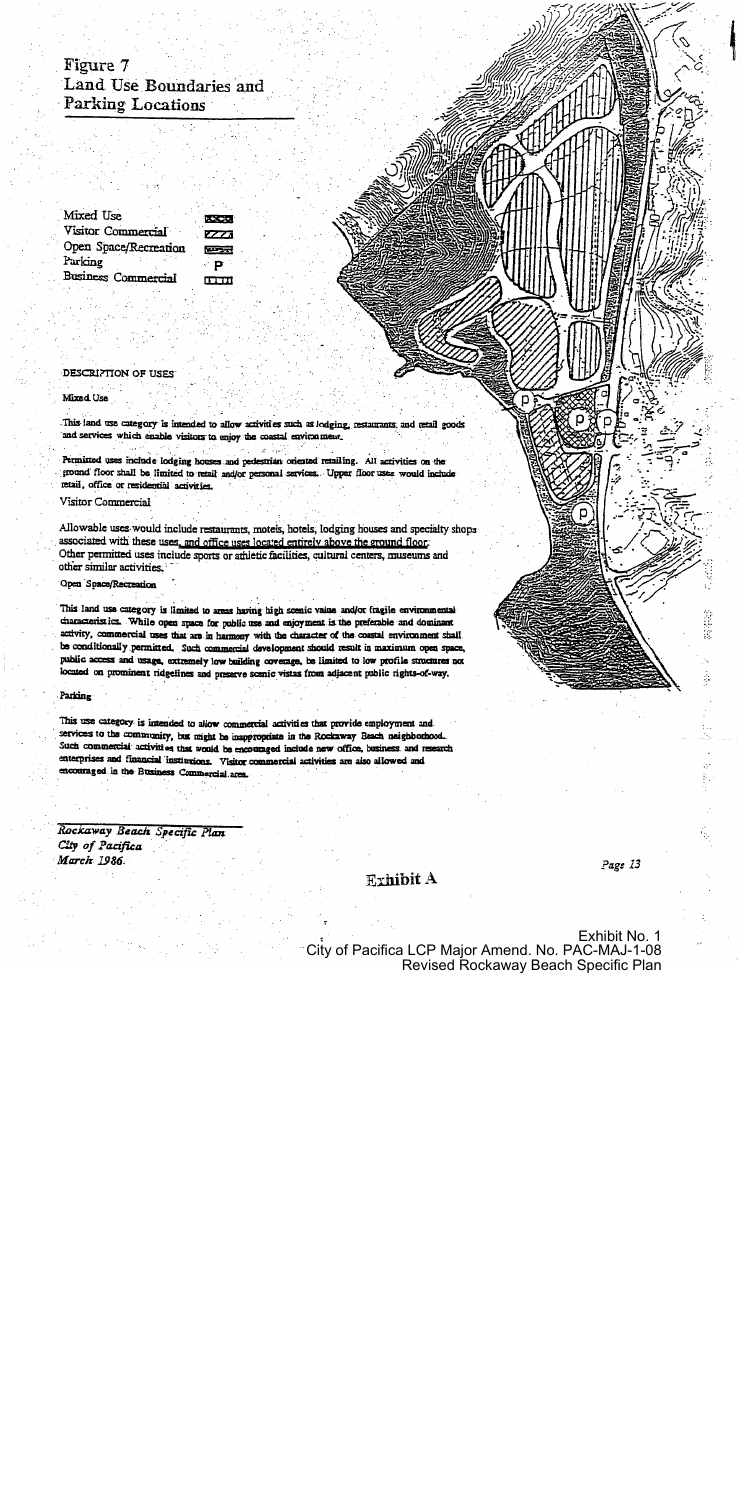#### RESOLUTION NO. 62-2008

#### A RESOLUTION OF THE CITY COUNCIL/REDEVELOPMENT AGENCY AMENDING THE LCP TO ALLOW THE ROCKAWAY BEACH SPECIFIC PLAN TO BE AMENDED TO ALLOW OFFICE ACTIVITY

WHEREAS, an application has been submitted to develop a 14,075 square foot parcel with a three-story commercial development on property classified C-1, Neighborhood Commercial; and

WHEREAS, the City Council of the City of Pacifica has adopted a Rockaway Beach Specific Plan on February 24, 1986 to provide a bridge between the Local Coastal Land Use Plan (LCP) and development proposals. The Specific Plan combines zoning regulations, capital improvement programs, and development standards which seek to stimulate and attract private investment in the area; and

WHEREAS, based on the results of the initial study, a Mitigated Negative Declaration has been prepared and adopted concluding that the project will not result in any significant effects on the environment; and

WHEREAS, on July 14, 2008, the City Council/Redevelopment Agency held a public hearing on the proposed project and Mitigated Negative Declaration, and considered all comments and testimony received pertaining thereto; and

WHEREAS, on November 10, 2008, the City Council/Redevelopment Agency held a public hearing to adopt a resolution amending the Local Coastal Land Use Plan (LCP) to allow the Rockaway Beach Specific Plan to be amended to allow office activity; and

WHEREAS, said project is intended to be carried out in a manner fully consistent with the provisions of the City's certified Local Coastal Plan and the California Coastal Act; and

WHEREAS, the amendment of the Local Coastal Land Use Plan (LCP) to allow the Rockaway Beach Specific Plan to be amended to allow office activity shall take effect after the California Coastal Commission also approves the amendment to the LCP; and

NOW, THEREFORE, BE IT RESOLVED, that the City Council/Redevelopment Agency of the City of Pacifica does hereby amend the Local Coastal Program Land Use Plan that would amend the Rockaway Beach Specific Plan Figure 7, Land Use Boundaries and Parking Locations, page 13 to allow office uses located entirely above the ground floor, as indicated on the attached Exhibit A.

Passed and adopted at the regular meeting of the City Council of the City of Pacifica held on November 10, 2008 by the following vote of the members thereof: